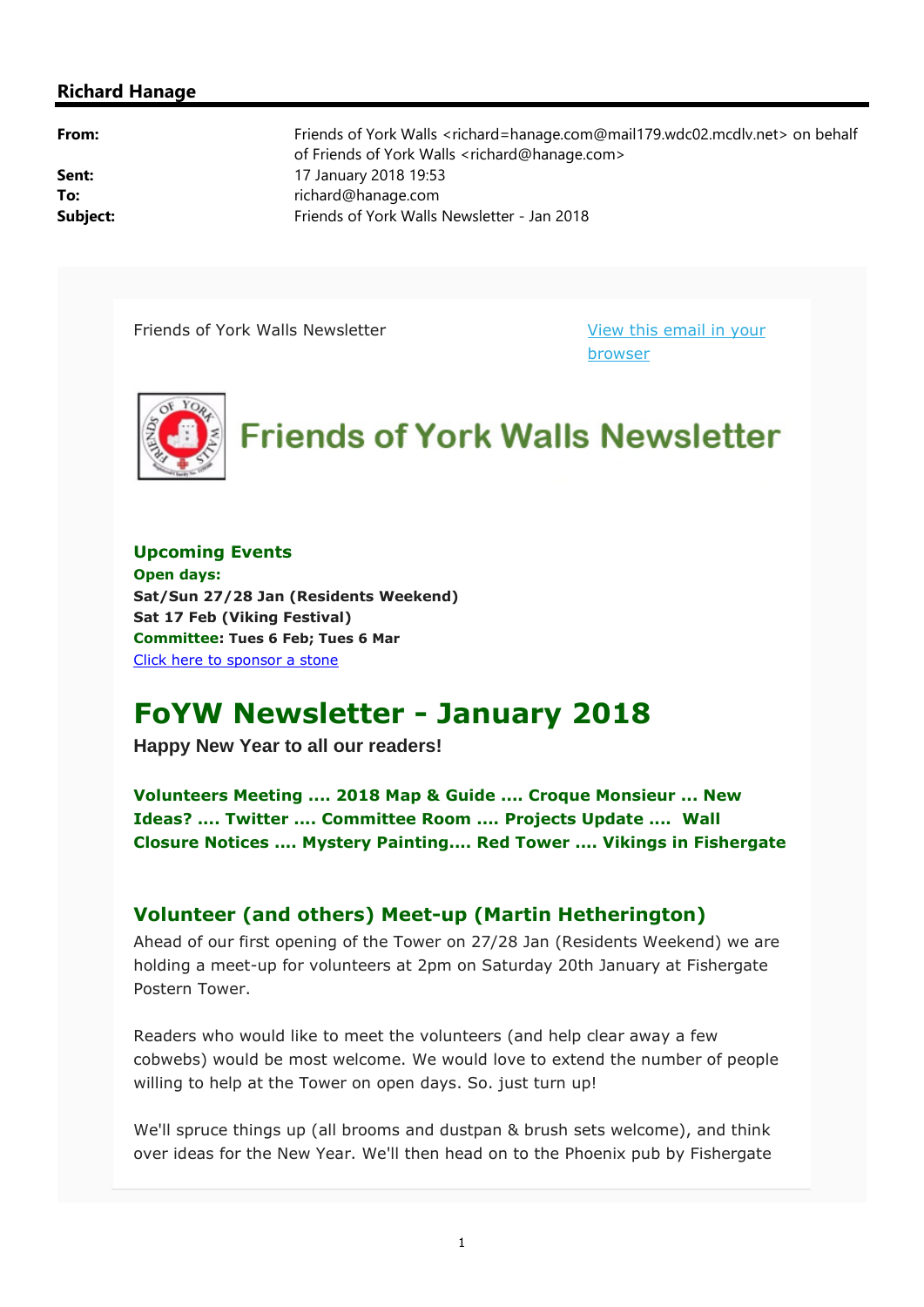Bar to slake our thirst, with the first round of drinks on the Committee!

## **'FOYW Map & Open Days Guide 2018' (Alan Fleming)**

The 2018 version of our annual FOYW information leaflet has now been finalised, and has been sent off to the printers. It is also available on the FOYW website

The list of Fishergate Postern Tower "2018 Open Days" is available here .

#### **Croque Monsieur Sponsorship (Alan Fleming)**

This year we are pleased to announce that our friends at Croque Monsieur "the Coffee Shop in the Walls" have agreed to sponsor the printing of the 2018 leaflet.



Croque Monsieur - Bootham From their Facebook Pages

If you are near to one of their establishments then give their drinks and food menu a go! At Bootham Bar you can even look through the glass floor to the Roman remains below.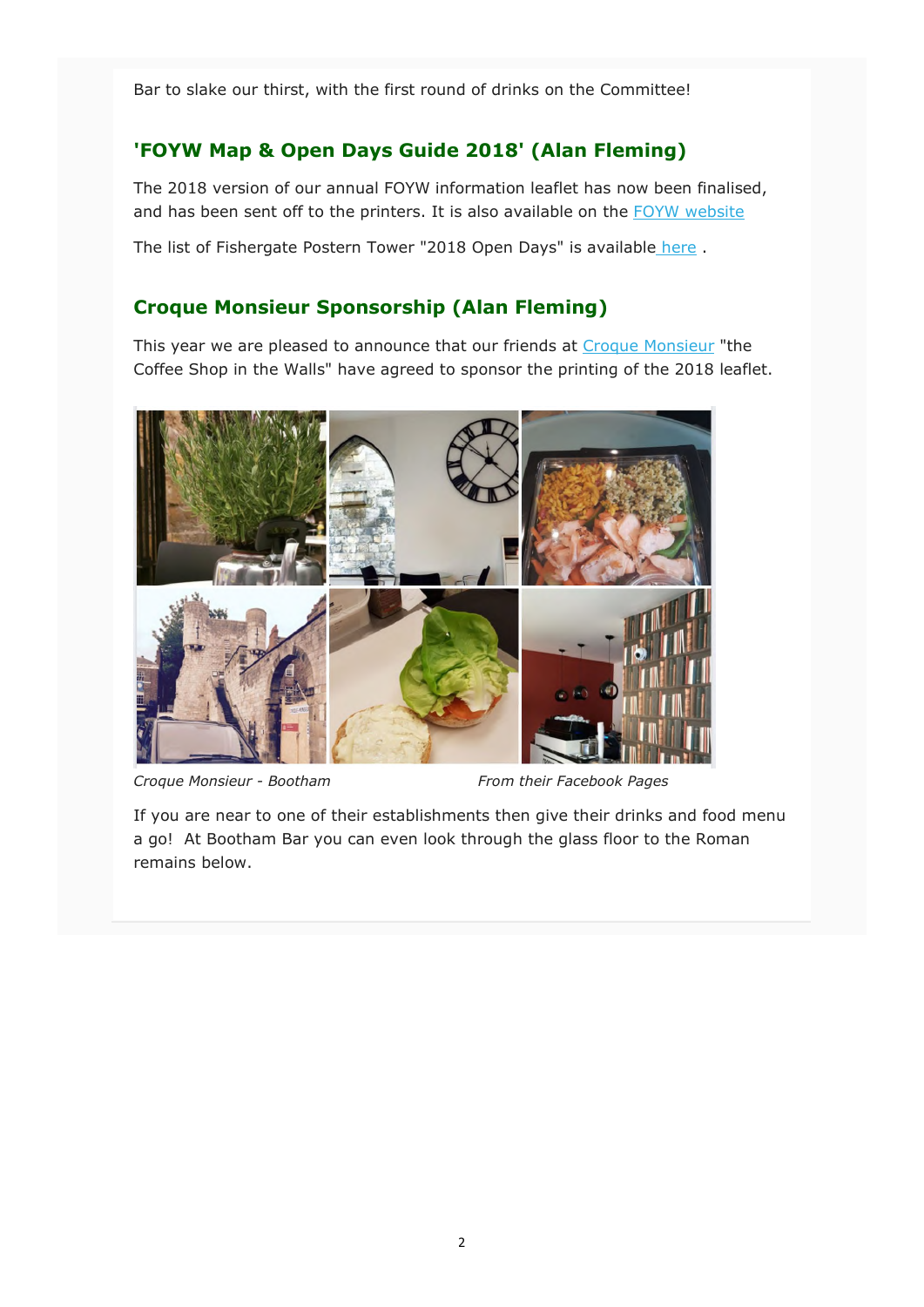

*Chris Hartley (Croque Monsieur) and the Wall Photo: York Press website*

## **Ideas for New Events (Martin Hetherington)**

We hope that 2018 will see some new events on and around York Walls, and we would welcome any ideas for things we could try to host, or be involved in. Please email me your ideas to friendsofyorkwalls@gmail.com

## **Twitter Update (Martin Hetherington)**

Our Twitter page went from strength-to-strength last year, and begins 2018 with nearly 1,000 followers. Alan has added an '80 tweets' section to the resources on the FOYW website: http://www.yorkwalls.org.uk/?page\_id=6620

YorkWallsFriend @YorkWallsFriend May 20 #80tweets 9. Multangular Tower has the clearest #Roman remains in #York. Corner of fort (1,590 x 1,370ft, see RCHME map) with 5,000 soldiers

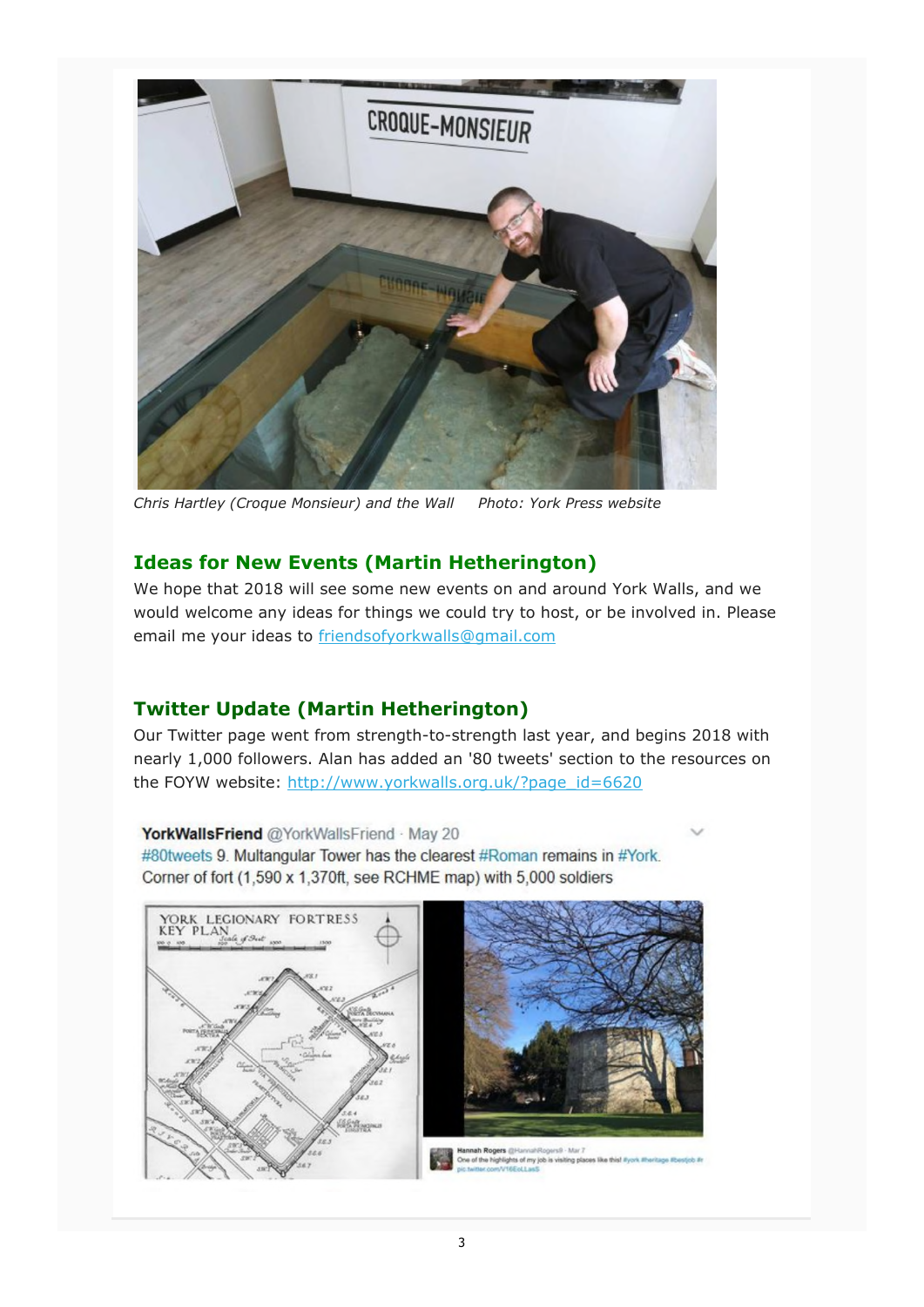## **From the Committee Room (Sam McDermott)**

- We are delighted that Emily Greenaway has joined the Committee formally, to lead our fundraising.
- The next 'Annual Friends Meeting' will be in early April, date to be confirmed.
- We will pay for a round of drinks to kick-start the volunteers get together (The Phoenix Inn) on Saturday 20th January.
- We are very happy with our new venue for Committee meetings, and would like to recommend Me & Mrs Fisher to all the Friends.

#### **Projects Progress (Richard Hanage)**

**FPT Door:** We are hoping to get the door repaired in time for Resident's Weekend. This will involve removing the present door and fitting a rough temporary door in its place. The repaired door would then be returned and refitted with new lock(s) and keys.

**Electrical Supply:** The electrical supply into Fishergate Postern Tower is (slowly) moving forward, with trench digging and cable laying planned for early 2018, including a site open day, and communication of project progress to the public through Facebook, Twitter, etc.

Even what seems like a fairly simple project is not at all straightforward. The archaeological brief mentioned last month is available here, and the Northern Powergrid process for installation is shown in this video.

**Internal Electrics:** The 'internal electrics' sub-group met last week to start specifying the internal wiring in the Tower. The next step is to discuss our ideas with a specialist in designing electrics for heritage buildings, and get outline designs done. These designs are necessary for approvals by Historic England and City of York Council.

#### **Update on Wall Closure Notices (Simon Mattam)**

Last month's newsletter mentioned FoYW's quiet campaign to get a new notice put on the gates up to the Walls. The aim was to help would-be-Walls-walkers understand closures - mainly by telling them how to get information by phone, Twitter or face-to-face enquiry. The newsletter mentioned a CYC draft notice and said that there was soon to be a 'meeting of the Walls Liaison Group and we hope to get improvements to the wording and approval of the notices'. We got both and the notices were up within a few days.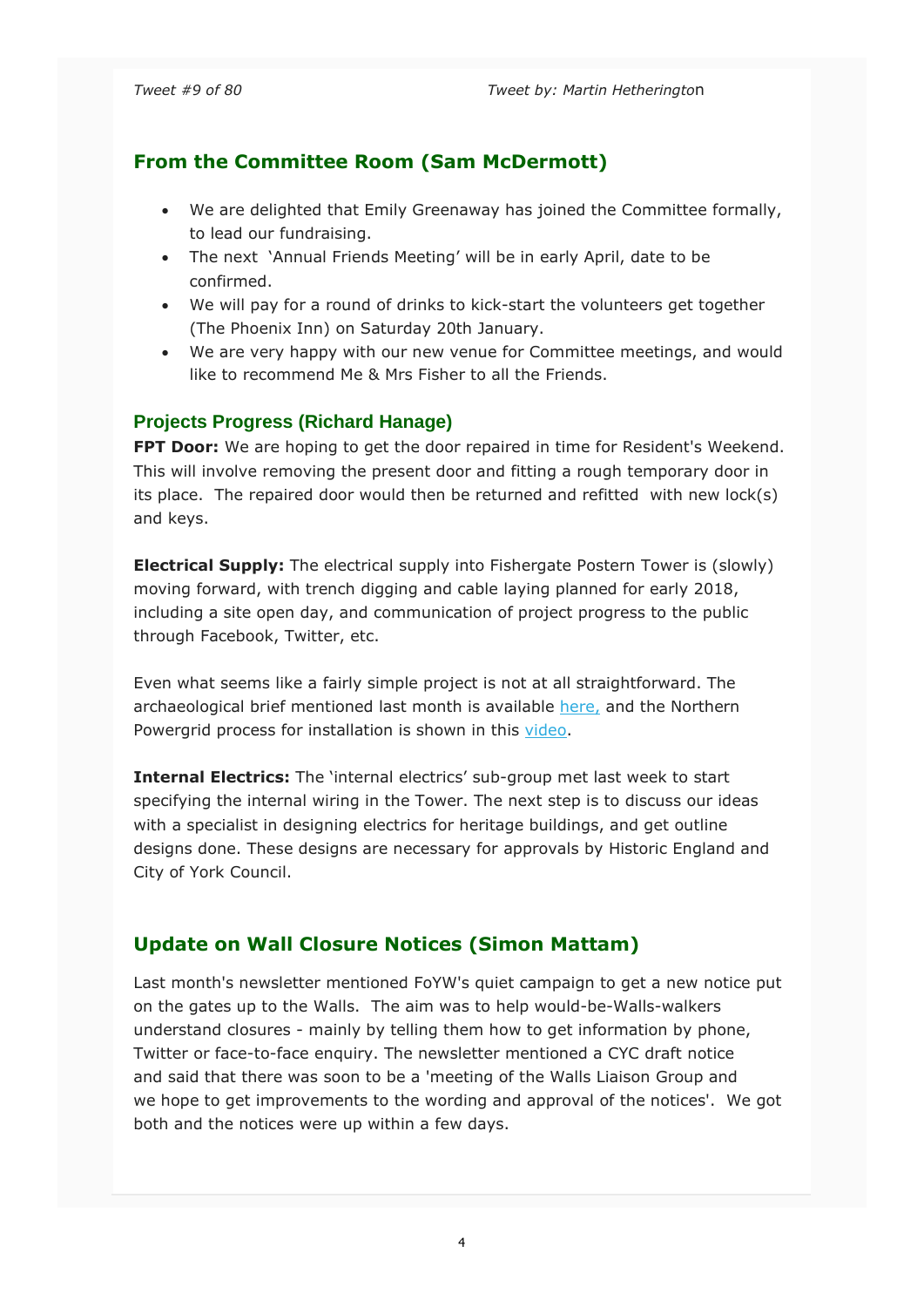

*Effective, but Ugly? Photo: Simon Mattam*

In my opinion they are ugly but effective. One sunny frosty day I watched a small group find themselves barred from the Walls at Bootham Bar then read the notice and phone CYC and ask if the closure was complete and for the whole day. For a while last month there was a possibility of reassessment of slipperiness and a midday opening but CYC don't think they have the manpower to continue this. Opening the two sections of wall-walk people couldn't fall off is something I'd like, but it seems scarcely worth asking for when this winter has already had someone get hospital treatment after a slip just south of Monk Bar [this was not on a frosty day and it isn't clear if they plan to claim damages].

## **Mystery Painting (Malcolm Jones/ Simon Mattam)**

Simon has been in correspondence with Malcolm Jones, who sent us the query below. If any readers can shed more light on the painting please contact richard@hanage.com and I will pass it on to Simon and Malcolm.

"We have a watercolour picture of the Fishergate (photo below), by Edwin Tate dated 1907, which was left to us by a recently deceased friend. We know nothing of the painting or Tate's history except from what we have gleaned from Google, which is fascinating.

As someone who has worked in architecture for many years until my retirement, I wish I had had Tate's talent. I found no reference to our painting on Google Images, so wonder if it is known to your group? Any comments or information would be appreciated" [Malcolm Jones]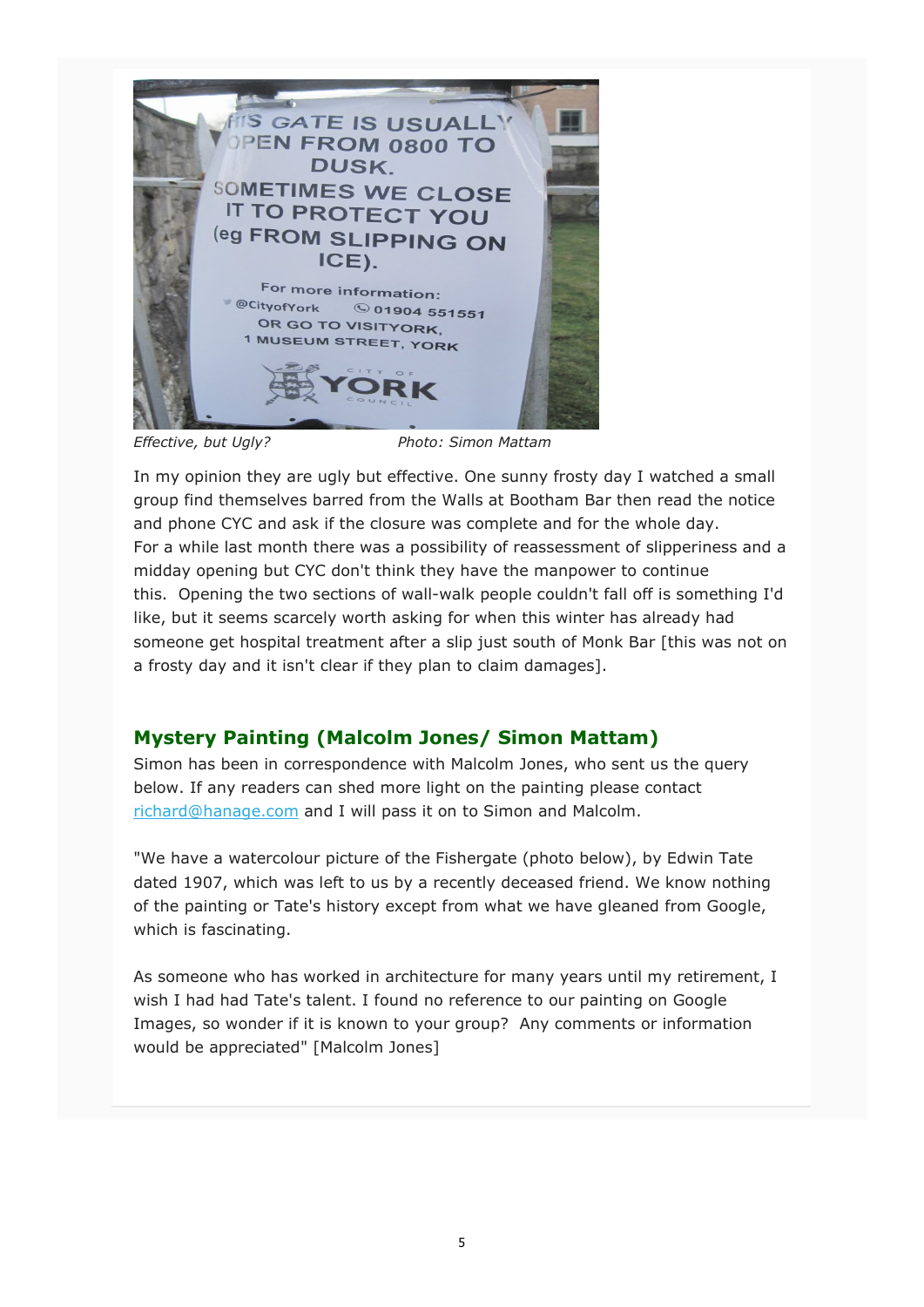

Fishergate Postern Tower Ridsdale Tate (1907)

Simon replied that he couId find no mention of the painting in 'The City Walls and Castles of York: the Pictorial Evidence' [Barbara Wilson & Frances Mee] or 'York through the Eyes of the Artist' [Hugh Murray et al.]. Ridsdale Tate's work is used in both books, and each has a brief note about his life and work towards the end. The only relevant thought is that it could have been done for Tate's 'Quaint and Historic York' [1906]?

## **Red Tower Developments (Chris Rainger)**

Our friends at Red Tower have recently appointed builders to make the building suitable for use as a community café, with meeting room above. Electricity, water and drainage have been installed and a staircase will give safe access into the upper level.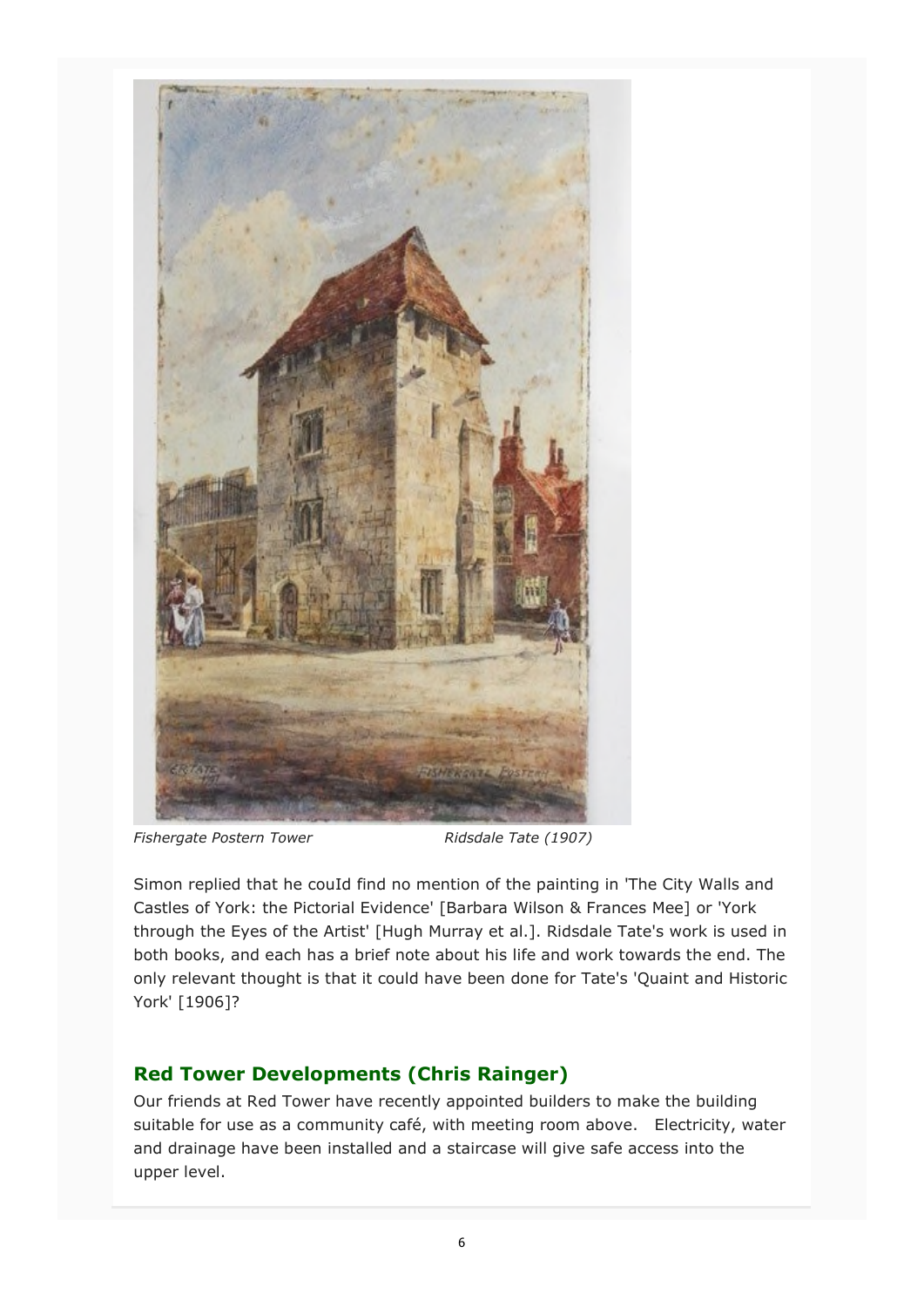Excavations to install the services, gave an opportunity to look at the building below the current ground level, where the thin medieval bricks could be seen. Some of us were expecting to see masonry below the brickwork, but it seems the builders did not quite dig deep enough for this to be exposed.



Red Tower in 1853 **Red Tower in 1853** Photo: William Pumphrey

The masonry can be seen on the 1853 photograph by William Pumphrey, from the Evelyn Collection held by YAYAS. But looking carefully at this picture, it is clear that the stonework is further down than the recent excavations. What a shame!

## **Vikings in Fishergate (Chris Rainger)**

Looking south from the window on the top floor of Fishergate Tower, the Novotel marks the spot where some of York's last victims to the Vikings are buried. As we all know, in 1066, there was an attempt to expand Harald Hardrada's Norwegian empire when he joined Tostig Godwinson to invade England.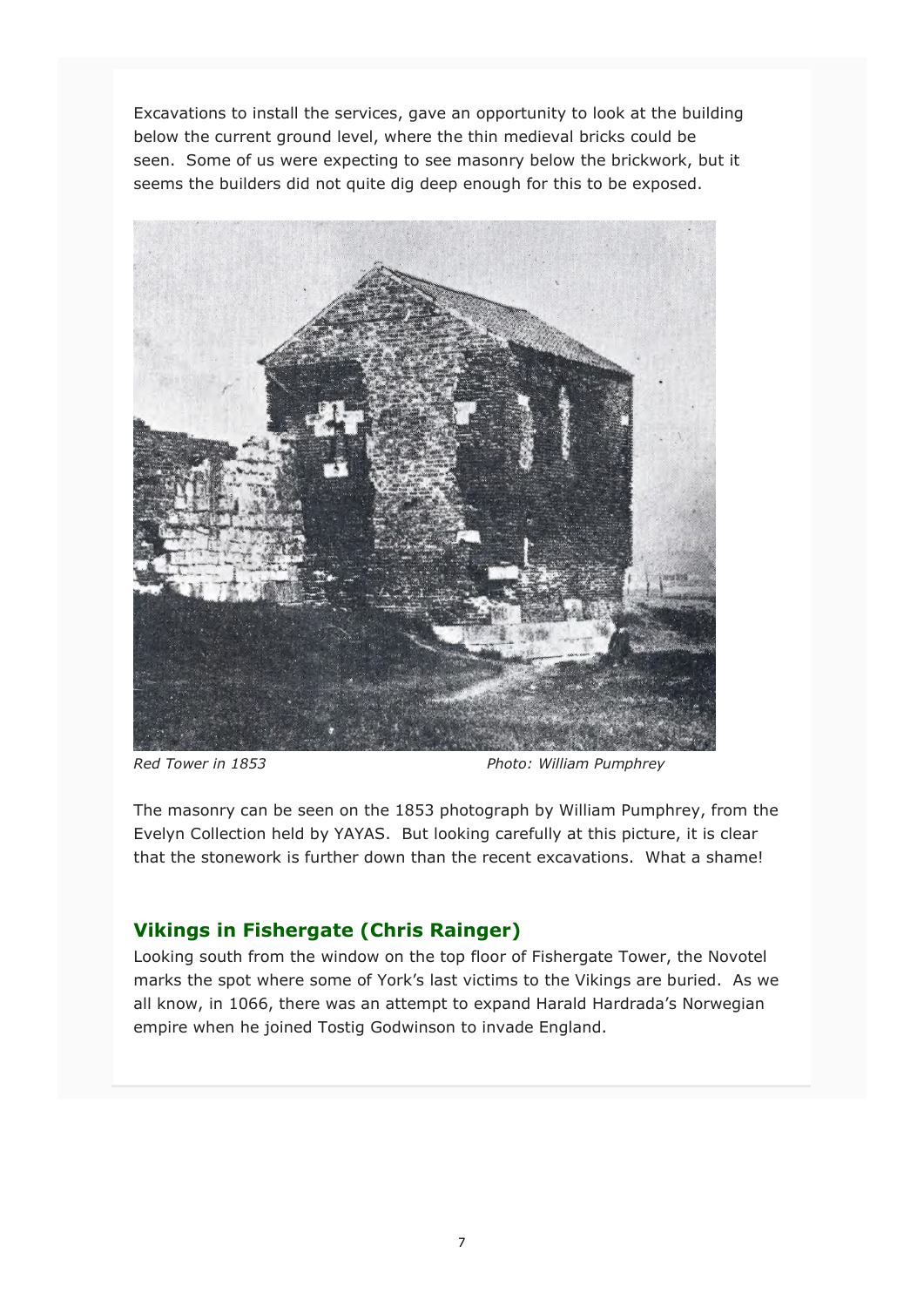

*Novotel Hotel at Fishergate Photo: ex despegar.com*

A fleet of some 300 ships landed at Riccall and the invaders slaughtered an army of York men at the Battle of Fulford. Some of the dead were brought back to York and buried at St Andrews church, which stood close to Fewster way, the Novotel approach road. The skeletons were discovered in 1985, during archaeological investigations by York Archaeological Trust between demolition of the huge Glassworks and construction of the hotel and the adjacent housing estate.



*The Novotel Site Photo: ex Google Maps* 

The site of the Battle of Fulford has been strongly contested during planning applications to build houses and road works in the area. For better or worse, construction is now under way, but one useful result is the extensive archaeological investigations which have preceded construction.

Fishergate, Fulford and Heslington Local History Society is holding a meeting on the discoveries at the site on Saturday 20<sup>th</sup> January, 10am to noon, at St Oswald's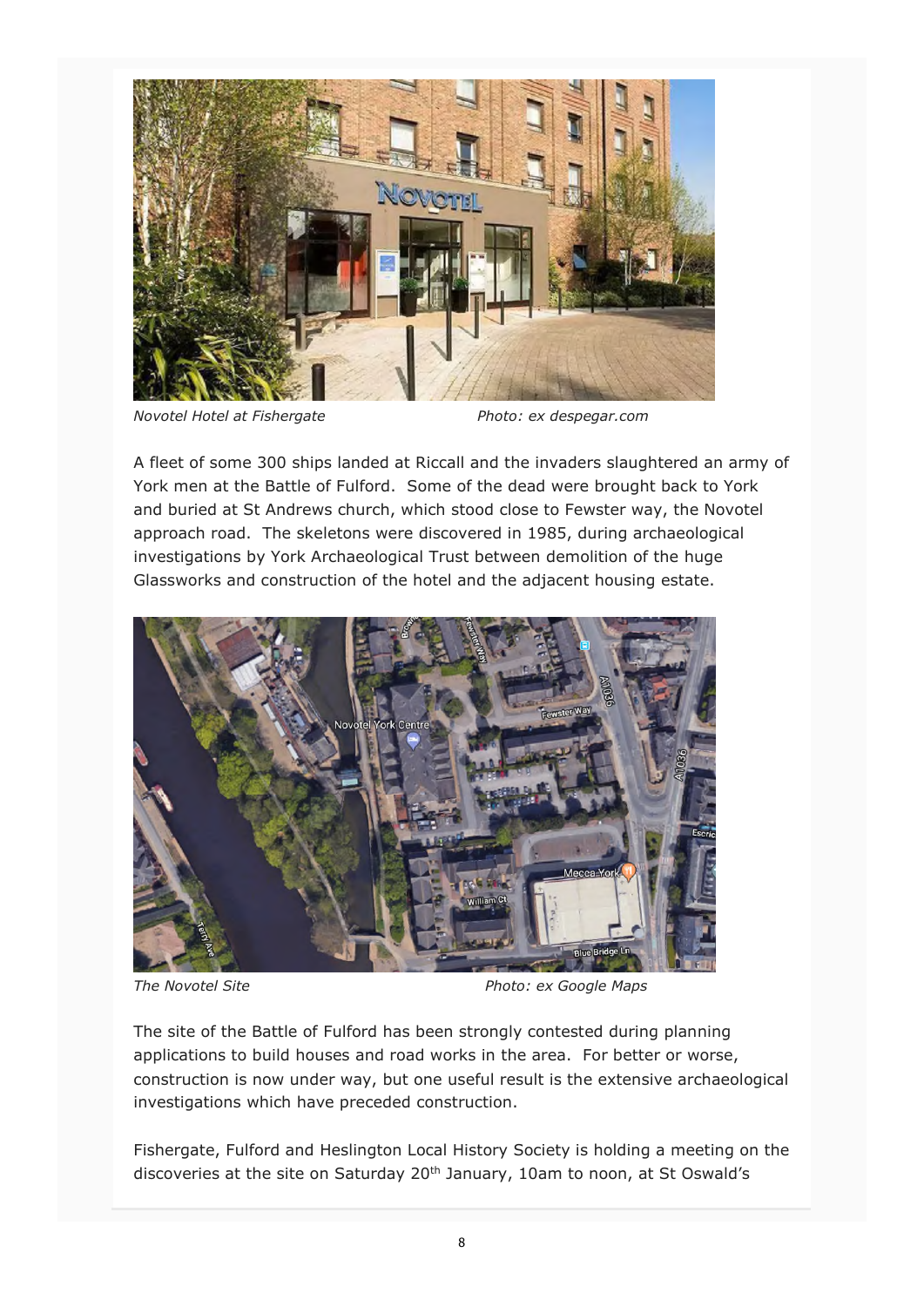Church Hall, Fulford, where the archaeologists will display some of the finds. More information at www.ffhyork.weebly.com



Welcome to the website of the Fishergate, Fulford and Heslington Local History Society (FFH for short).

We are a group of people interested in the history and heritage of the south eastern quater of the city of York, including the Fishergate and Fulford Road area and the adjacent villages of Fulford and Heslington.



Richard Hanage (richard@hanage.com) (Editor, on behalf of the Committee).

The FoYW Committee

The committee may be contacted at friendsofyorkwalls@gmail.com

| Glen McGowan                 | Chair           |
|------------------------------|-----------------|
| Penny Heptonstall            | Treasurer       |
| Sam McDermott                | Secretary       |
| Alan Fleming                 | Website         |
| <b>Richard Hanage</b>        | e-News/Accounts |
| <b>Granville Heptonstall</b> |                 |
| Martin Hetherington          | Volunteers      |
| Simon Mattam                 |                 |
| <b>Tom Bethell</b>           | Events          |
| <b>Emily Greenaway</b>       | Fund-raising    |

If you would like to attend a committee meeting, please contact Sam McDermott friendsofyorkwalls@gmail.com. They are normally on the first Tuesday of the month.

The 'Friends of York Walls' is a Charitable Incorporated Organisation representing York's walls & defences. Registered Charity: No. 1159300 www.yorkwalls.org.uk



*Copyright © 2018 Friends of York Wall, All rights reserved.* You are receiving this email because you are a supporter of the 'Friends of York Walls'